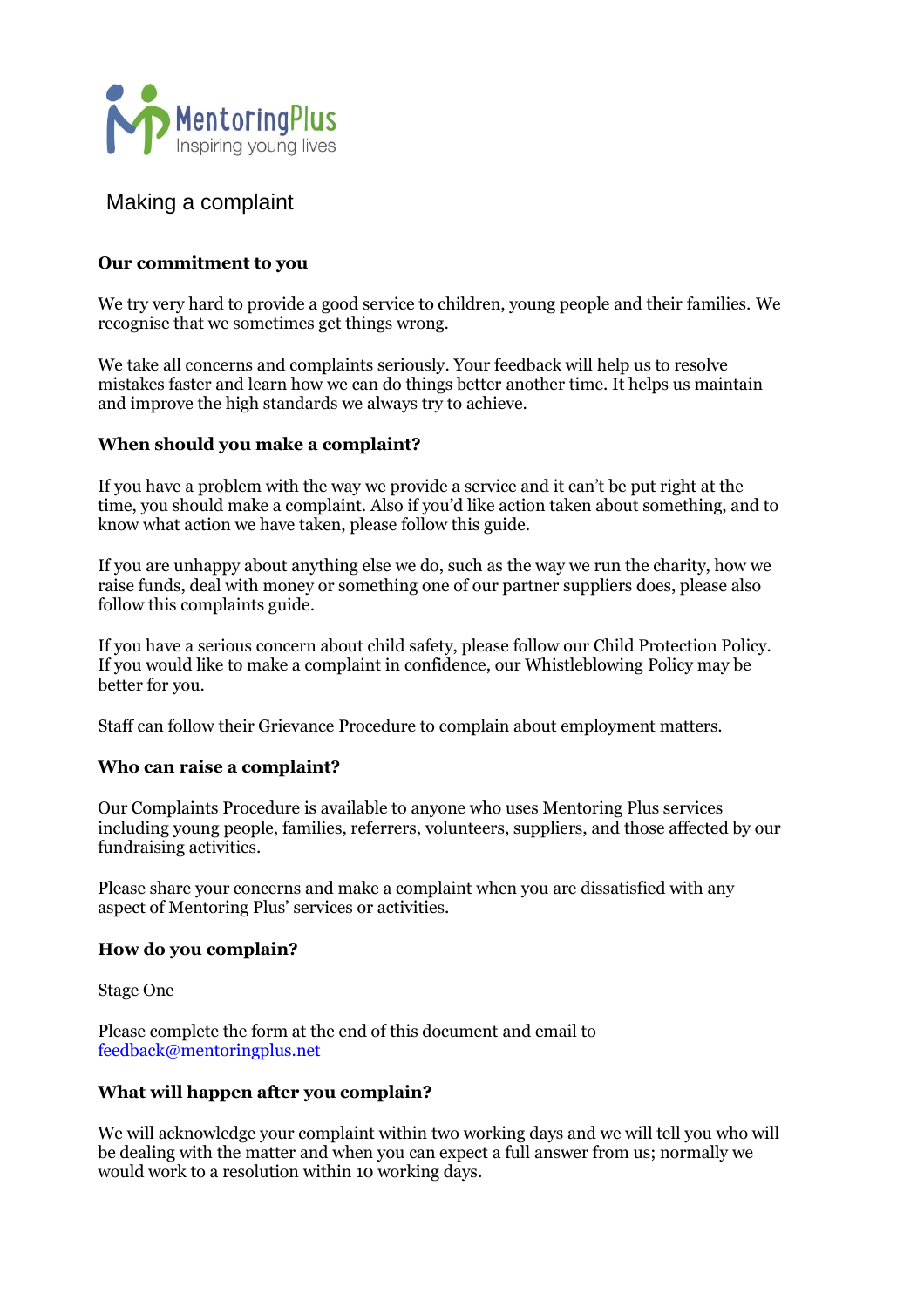Wherever possible, the charity will respect your confidentiality and keep your complaint confidential as far as possible. Any information about the complaint will usually only be shared with those who need to know in order to help us resolve it.

Sometimes there may be occasions when we cannot provide absolute confidentiality, especially where a child or vulnerable adult may be at risk of harm. In these circumstances our safeguarding procedures will take precedence over this procedure. We will need to share any relevant information with others concerned in the safety and welfare of the people we work with.

We will keep records of your complaint and what we do to resolve it. We handle all personal information in line with the Data Protection Act.

#### **Escalation Process**

#### Stage Two

If the complainant feels that the problem has not been satisfactorily resolved at Stage One, they can request that the complaint is reviewed at Trustee level. The request for Trustee level review will be acknowledged within 48 hours of receiving it. The acknowledgement will confirm who will deal with the case and when the complainant can expect a reply.

The Trustees' investigation may involve reviewing the case and speaking with the person who dealt with the complaint at Stage One. If the complaint relates to a specific person, they will be informed and given a further opportunity to respond.

Stage 2 complaints will receive a definitive reply within 10 working days. If this is not possible because for example, an investigation has not been fully completed, a progress report will be sent with an indication of when a full reply will be given. The decision at this stage is final.

If the complainant is still not satisfied with the outcome of the complaint, they can contact the B&NES Complaints Manager, currently Sarah Watts, by email: sarah\_watts@bathnes.gov.uk

# **Further help with making your complaint**

If you would like to make your complaint using another format or means of communication, please do. If you ask us, we will also arrange appropriate support, translation or interpretation services to ensure equal access to this procedure for everyone.

You may also get support from a relative, friend or advocate in making your complaint.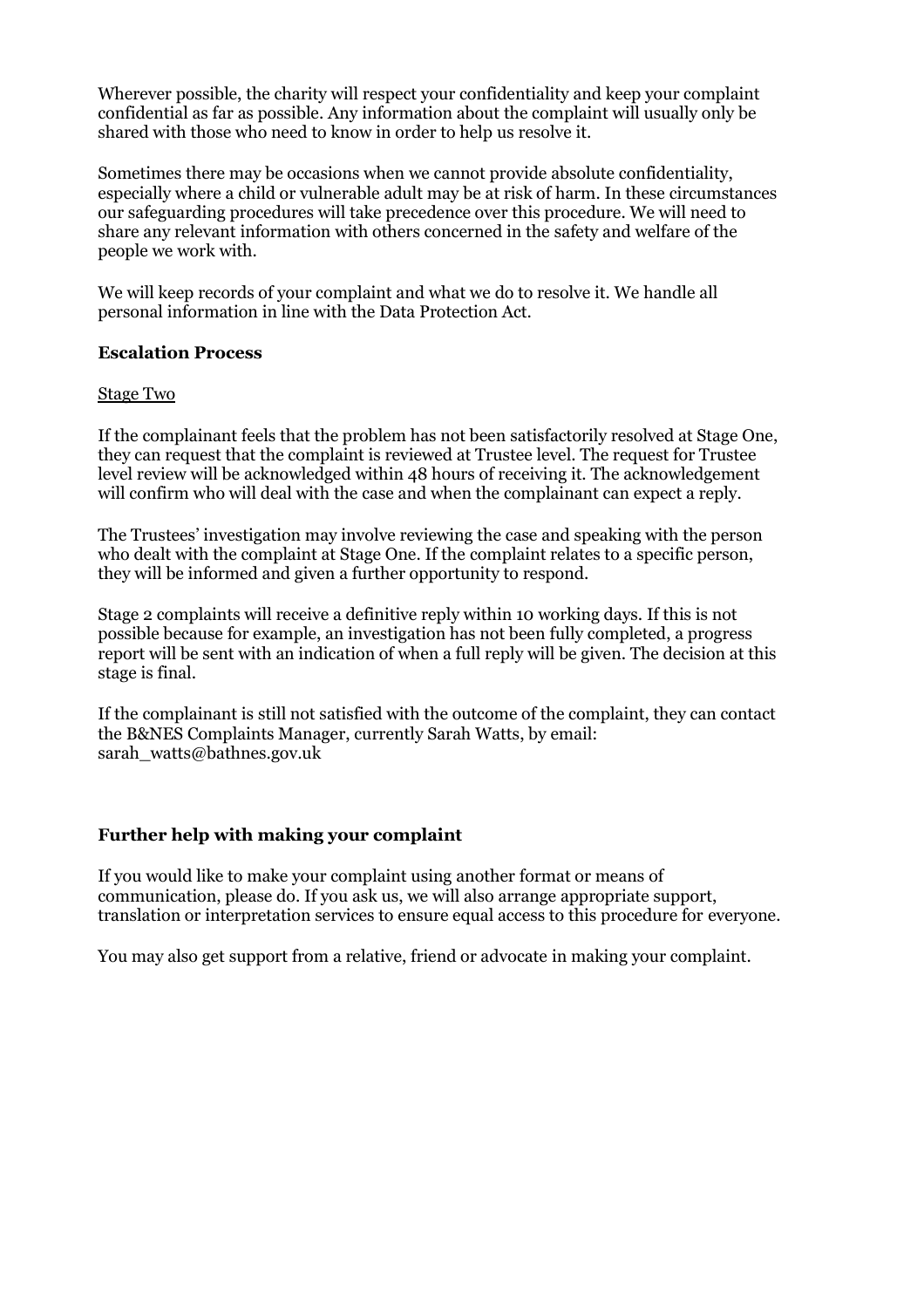

**Please use this form to report a complaint to Mentoring Plus.**

# **A) Your details**

| Surname:                           |                                 | Forename: |      | DoB: |
|------------------------------------|---------------------------------|-----------|------|------|
| Current<br>Residential<br>Address: |                                 |           | Tel: |      |
| Email:                             |                                 |           |      |      |
|                                    | Relationship to Mentoring Plus: |           |      |      |

# **B) Your complaint:**

| Name of person(s) who the<br>complaint is being made<br>against:                                                                                                     |  |
|----------------------------------------------------------------------------------------------------------------------------------------------------------------------|--|
| Relationship of this person(s)<br>to Mentoring Plus:                                                                                                                 |  |
| Date/time of the incident (s):                                                                                                                                       |  |
| Is this problem still going on?                                                                                                                                      |  |
| Is a child/young person<br>involved?                                                                                                                                 |  |
| Description of the problem(s):                                                                                                                                       |  |
| Please give clear details to<br>help us understand and deal<br>with your complaint. If<br>someone has said something,<br>please tell us their exact<br><u>words.</u> |  |
| <b>Continue overleaf if</b><br>necessary.                                                                                                                            |  |
| Were witnesses present at the<br>incident(s)?                                                                                                                        |  |
| Name of witness(es) present<br>at incident(s):                                                                                                                       |  |